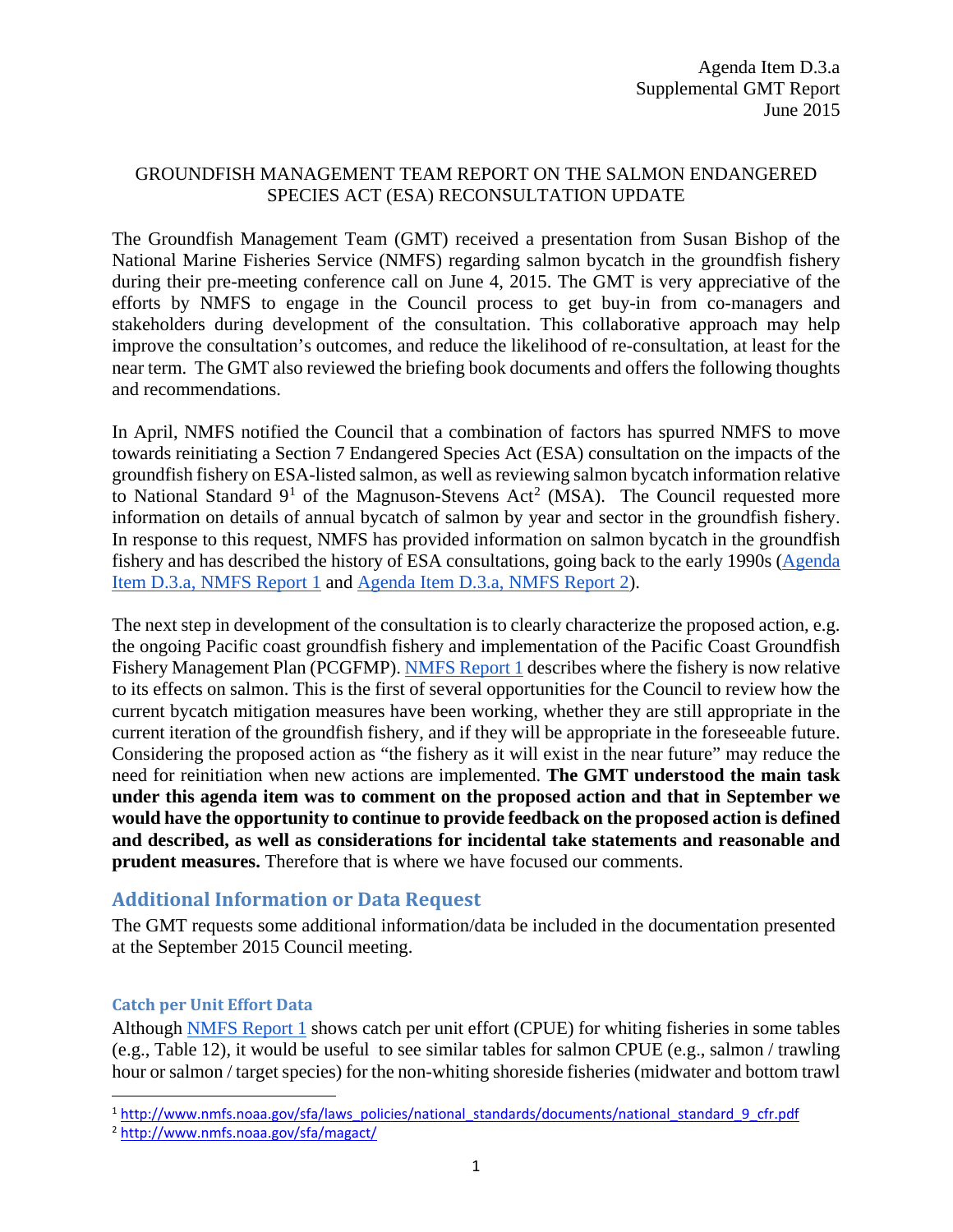separately). Salmon catch rates were not presented in this document for non-whiting fisheries, with the exception of salmon catch relative to yellowtail rockfish catch by midwater trawls in Table 23. Furthermore, although the density plots are very useful for visualizing hotspots (e.g., Figure 9), similar density plots should be produced using CPUE (all density plots are provided for catch, but not CPUE). These CPUE tables and figures will be useful for predicting potential impacts of management measures, such as area or seasonal closures. Showing only salmon catch/square mile (Figure 9) or salmon catch (numbers) may not provide a clear representation of areas with highest (or lowest) salmon abundance, but rather are reflective of a combination of fishing effort and salmon abundance. CPUE data are needed to tease apart information on where and when salmon are most abundant.

#### **Non-whiting Midwater Trawl Data**

In some cases, it unclear in [NMFS Report 1](http://www.pcouncil.org/wp-content/uploads/2015/05/D3a_NMFS_Rpt1_SalmonBycatch_JUN2015BB.pdf) where the salmon bycatch by non-whiting midwater trawl are accounted for (e.g. combined with whiting or with bottom trawl). The GMT suggests that analyses be provided for these strategies separately, because these fisheries operate in different areas using different gears. In addition, there are seasonal differences in fishing effort between these two fisheries. As such, catch rates (and overall catch) may be much different between the two. For example, [NMFS Report 1](http://www.pcouncil.org/wp-content/uploads/2015/05/D3a_NMFS_Rpt1_SalmonBycatch_JUN2015BB.pdf) (see Tables 22 and 23) and Erickson and Pikitch (1994) show relatively high bycatch rates for non-whiting midwater trawls. A clear separation of non-whiting midwater trawl and bottom trawl should be provided in the next version of this report to enable the Council to decide whether these strategies should be combined or separated when establishing ITS limits.

## **The Fisheries Tomorrow**

In order for NMFS to move forward with reinitiation of the Section 7 ESA consultation, they must have a clear understanding of the proposed action. The proposed action could be structured to foresee the ongoing management of the groundfish fishery under changing conditions. In September 2014, the Council took steps to prioritize future management measures that, in part, define how groundfish fishery management is likely to change in the near future. The most recent groundfish workload priorities document can be found under [Agenda Item F.5, Attachment 3.](http://www.pcouncil.org/wp-content/uploads/2015/03/F5_Att3_GFworkload_APR2015BB.pdf) In general, the Council expressed a desire to increase attainment of non-overfished species annual catch limits (ACLs), while keeping the harvests of overfished species within the ACLs. For the trawl fishery, the Council focused on management measures to increase flexibility, improve efficiency, and reduce regulatory complexity. The Council also moved to consider measures to reduce the costs of monitoring while maintaining individual accountability for the trawl fishery. A common theme was to investigate removal of time and area closures. Relative to habitat, the Council has expressed an interest in looking at midwater trawl gear relative to the integrity of Essential Fish Habitat conservation measures and considering groundfish fishing intensity patterns since 2011. New information, particularly since September 2014, changes the management perspective relative to overfished species, including new stock assessments showing that canary rockfish, bocaccio, and petrale sole may be rebuilt. This may result in measures that increase access to shelf species for all sectors.

[Figure 1](#page-3-0) at the end of this report attempts to illustrate a potential process the Council and NMFS could use, in a collaborative process to shape the proposed action and the consultation.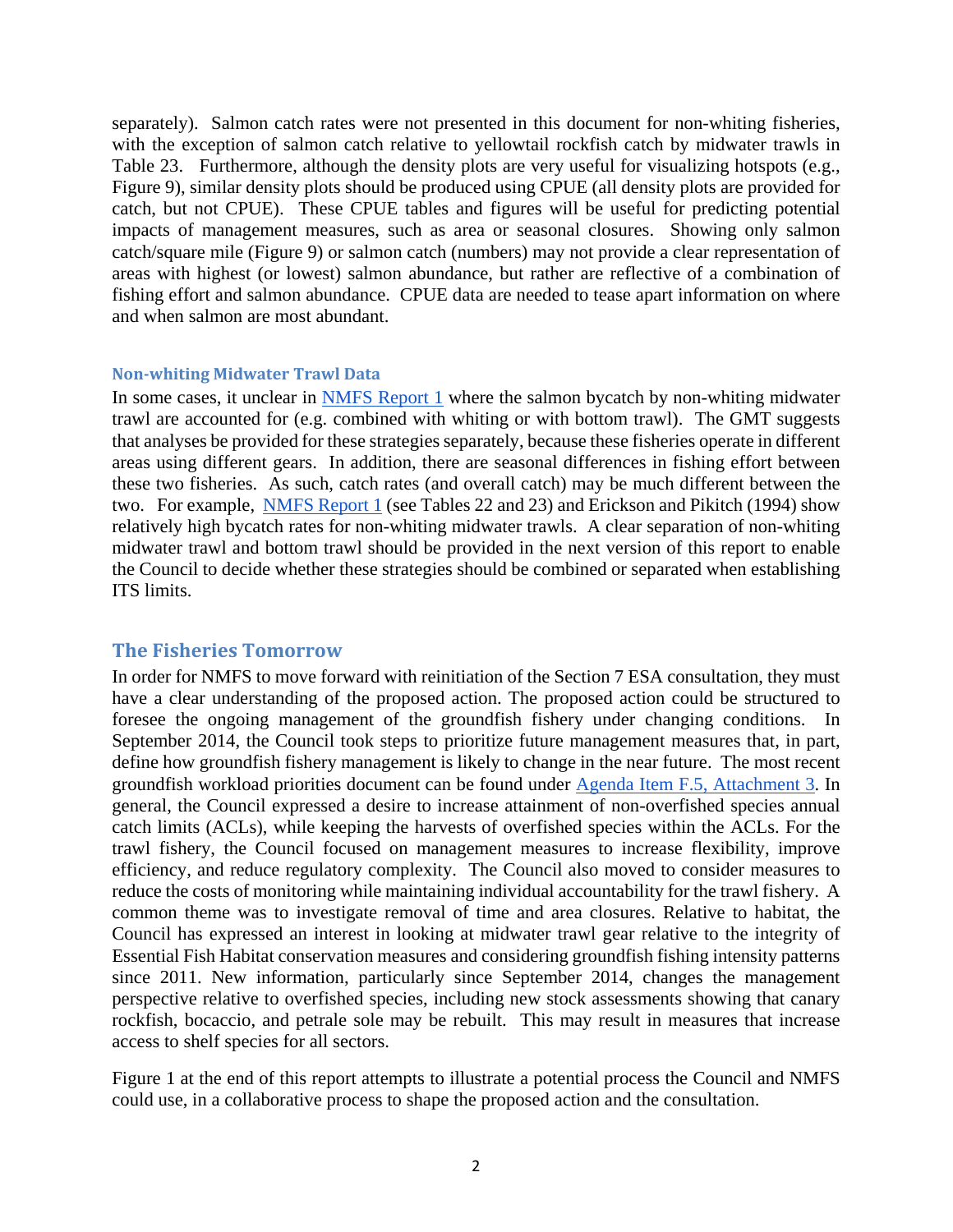# **Moving Forward**

On how to move forward, the GMT has some initial thoughts and/or questions in the bullets below:

- Continue engagement of the Council and its advisory bodies in the consultation process
- Is there a way to build more flexibility into reinitiation triggers, such as something like rolling multi-year averages?
- Could ITS limits be tied to changes in abundance, in either the target species (such as whiting) or salmon?
	- o so far the data hasn't detected a correlation between abundance of Chinook salmon and bycatch in the whiting fishery
	- o should triggers change when salmon stocks are at record lows (e.g. Puget Sound salmon)?
- How will the re-emerging mid-water non-whiting trawl fishery be considered?
	- o It is our understanding that in 2014 their bycatch counted against the whiting fishery amount, should that continue?
	- o Or, should it count against the bottom trawl amount?
	- o Or, should the existing bycatch amounts be divided to create a separate group of bycatch for this fishery?
- How does the Council want the available bycatch of salmon to be distributed among fisheries? Should there be hard caps between the sectors?
	- o Would prevent one sector from impacting the other
	- o Would limit some flexibility
- Are there inseason measures that could be implemented if a sector is exceeding their bycatch amount?
	- o What would the indicators be to inform NMFS/Council that action needs to be taken?
	- o If it is an automatic action, it can happen very quickly, it must be non-discretionary on NMFS' part

The GMT looks forward to digging into the details of the proposed action and any additional information at the September Council meeting.

## **Reference**

Erickson, D.L. and E.K. Pikitch. 1994. Incidental catch of chinook salmon in commercial bottom trawls off the U.S. West coast. North American Journal of Fisheries Management 14:550-563.

PFMC 6/12/15